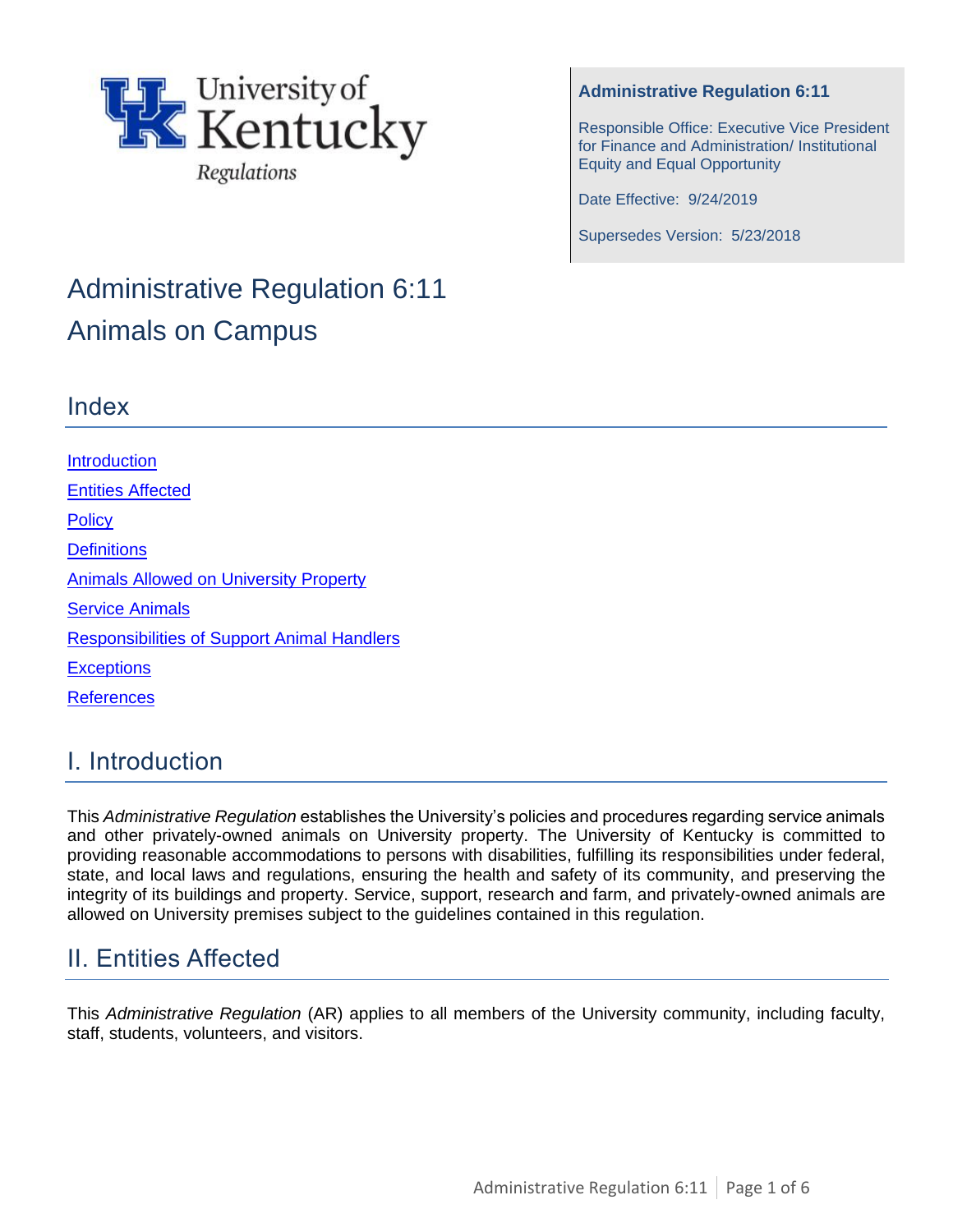# <span id="page-1-0"></span>III. Policy

The University generally prohibits individuals from bringing animals on any University property.

The University does allow service animals, service animals in training, support animals, and certain other animals on University property as described in this regulation.

Service animals and other animals allowed on University property must be appropriately attended, restrained, and controlled by the animal's owner or handler at all times.

# <span id="page-1-1"></span>IV. Definitions

### A. Attended and Restrained

"Attended and restrained" means in the immediate vicinity of a handler, and either on a harness, leash or other tether or in a cage. However, in the case of a Service Animal, if such restraints would interfere with the animal's safe and effective performance of work or tasks, the service animal must be otherwise under the handler's control via voice-control, signals, or other appropriate means. An animal left fastened to a stationary object is not considered to be appropriately attended.

For University research animals and farm animals, "attended and restrained" means the animal is confined or controlled by a cage, stall, barn or other structure, restricted pasture, or other effective means.

### B. Disability

"Disability" means, with respect to an individual:

- 1. A physical or mental impairment that substantially limits one (1) or more major life activities;
- 2. A record of such an impairment; or
- 3. Being regarded as having such an impairment, and as otherwise defined in the American Disabilities Act.

### C. Domestic Animal

"Domestic animal" means those species of animals that normally and customarily share human habitat and are normally dependent on humans for food and shelter, such as dogs, cats, and other common domestic animals, but not including feral or wild animals.

D. Handler

"Handler" means any person with a disability that a service animal assists, or a personal care attendant who handles the animal for the person with a disability, a person who owns a support animal, or a person who is training a service animal in accordance with KRS 258.500.

### E. Service Animal

"Service animal" means any dog\* that is individually trained to do work or perform tasks for the benefit of an individual with a disability, including a physical, sensory, psychiatric, intellectual, or other mental disability, and which meets the definition of "service animal" under the Americans with Disabilities Act (ADA) regulations at 28 CFR 35.104. The work or tasks performed by a service animal must be directly related to the individual's disability. Service Animal also includes a dog in training as described in KRS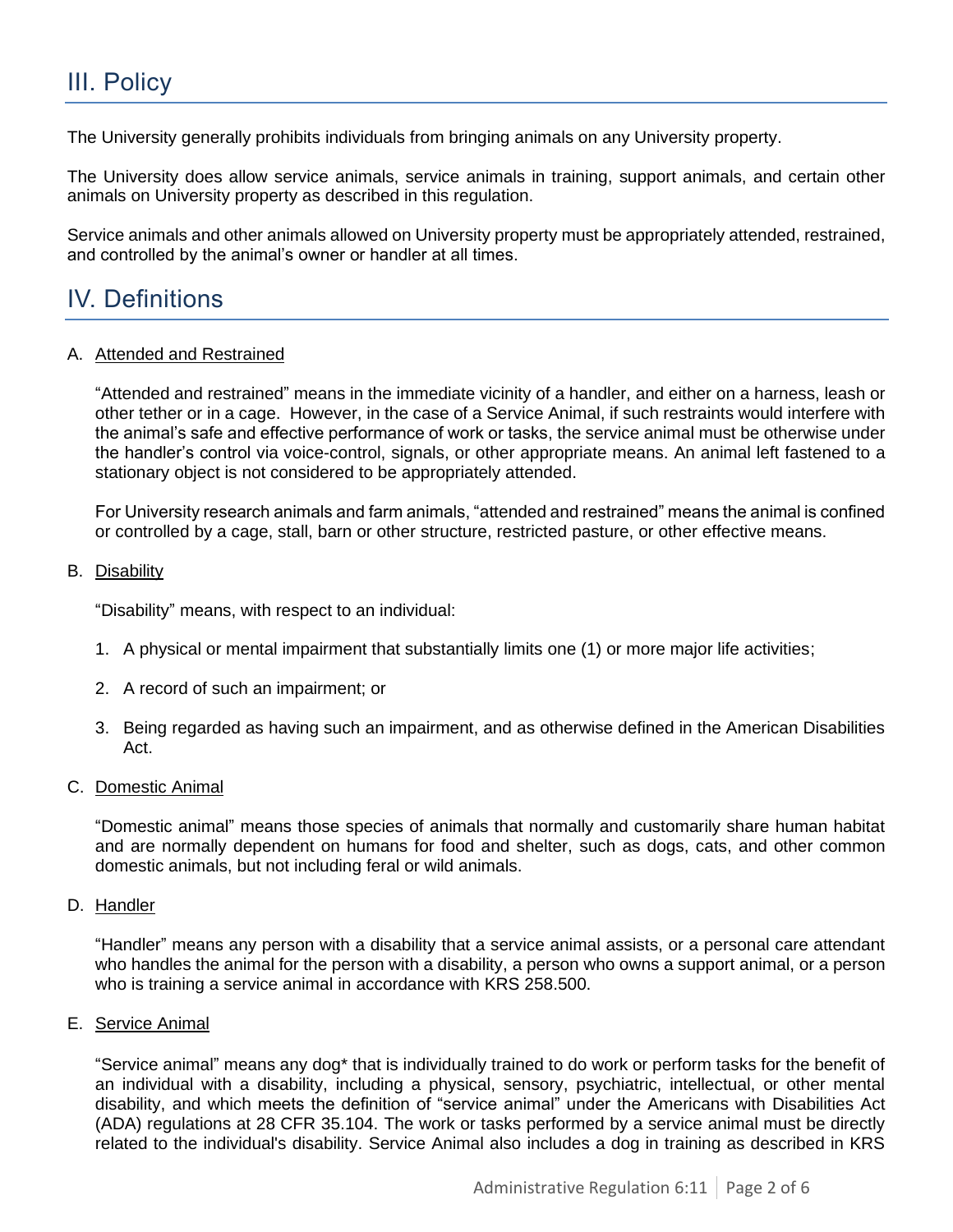258.500. Other species of animals, whether wild or domestic, trained or untrained, are not service animals for purposes of this definition.

\* Under particular circumstances set forth in the ADA regulations at 28 CFR 35.136(i), a miniature horse may qualify as a service animal.

F. Support Animal

"Support animal" means an animal that provides therapeutic benefit(s) to their owner through support and companionship to help alleviate symptoms associated with a mental or emotional disability.

#### G. University Property

"University property" means property that is owned, operated, leased, occupied, or controlled by the University. For purposes of this regulation, "property" includes buildings and structures, grounds, parking structures, enclosed bridges and walkways, sidewalks, and parking lots.

#### H. University Residential Space

"University residential space" means any residential premises owned, operated, or controlled by the University.

### <span id="page-2-0"></span>V. Animals Allowed on University Property

- A. The following animals are allowed in on University property, subject to limitations provided in this regulation:
	- 1. Service animals while performing their duties and in accordance with Section VI of this regulation;
	- 2. Animals in training to be service animals in accordance with KRS 258.500;
	- 3. Any animal that is officially part of the University's teaching, research, farming, extension, or clinical programs and used directly in support of the University's missions;
	- 4. Domestic animals in private residences such as Maxwell Place, homes of University farm employees and managers, residences at College of Agriculture Cooperative Extension Service off-campus property per lease or housing agreement, and Residence Director residences/apartments;
	- 5. Fish in containers of ten gallons or less, at the discretion of the building coordinator;
	- 6. On-duty police dogs and horses; and
	- 7. Support animals, which are only permitted in University owned or controlled residential spaces and are not permitted to enter other University buildings or structures. Support animals are also permitted in UK HealthCare buildings in accordance with UK HealthCare Policy and Procedure A11-050.
- B. In addition, a one-time exemption may be granted for events involving animals. To be granted such an exemption, an individual must make a specific request to the Director of the Student Center. Events involving animals are usually required to have general liablity insurance coverage.
- C. As the University is part of the surrounding neighborhoods and community, privately owned domestic animals under proper restraint of their owner are allowed on University property, but may not enter buildings or structures.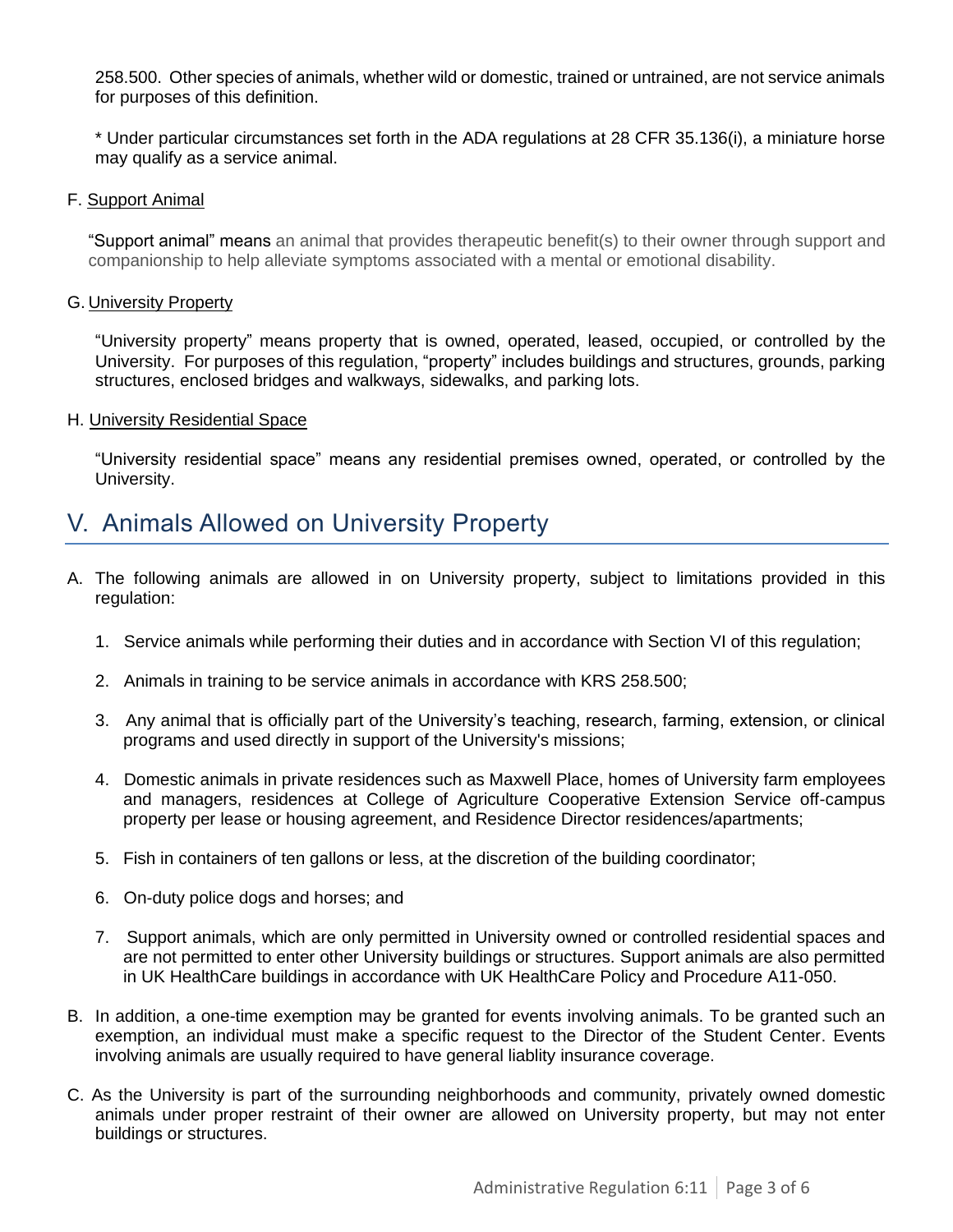D. The handler of any animal permitted on campus under any of these provisions must clean up all animal waste and may be asked to remove an animal from University property if it is disruptive (e.g. barking, wandering, displaying aggressive behavior), not housebroken, ill, unhygienic, or unsanitary.

### <span id="page-3-0"></span>VI.Service Animals

### A. Responsibilities of Service Animal Handlers

- 1. The handler of a service animal must comply with all state laws, local licensure and vaccination requirements, and University regulations. All trainers accompanied by an assistance dog must have in their personal possession identification verifying that they are trainers of assistance dogs (KRS 258.500).
- 2. The care and supervision of a service animal is the responsibility of the handler. A service animal must have a harness, leash, or other tether. If the use of a jacket, harness, leash or tether interferes with the service animal's safe, effective performance of the service animal's work or task, the animal must be otherwise under the handler's control by other appropriate means.

### B. Restricted Areas

The University may prohibit the use of service animals or animals in training in certain locations due to health or safety restrictions or where their use may compromise the integrity of research or cause health issues. Restricted locations may include, but are not limited to: research laboratories, classrooms with demonstration/research animals, medical and veterinary surgical areas, certain health care areas, nuclear research areas, and food preparation areas. The Disability Resource Center (DRC) will assist handlers in identifying restricted areas.

### C. Interacting with Service Animals

Service animals work and perform tasks to assist persons with disabilities and are not pets. Members of the University community must not:

- 1. Touch or feed a service animal unless invited to do so;
- 2. Deliberately distract or startle a service animal; or
- 3. Separate or attempt to separate a service animal from the person using the animal's service.

# VII. Procedures for Service Animals

### A. Visitors

Service animals accompanying individuals with disabilities are welcome in all areas of campus that are open to the public (except in situations determined to apply under the Section VI (B) above). Specific questions related to the use of service animals at the University by visitors should be directed to the ADA Coordinator in the Office of Institutional Equity and Equal Opportunity.

### B. Faculty, Staff, and Students

Faculty, staff, and students with a disability who utilize a service animal or animal in training are not required to register the animal with any University office, but may be asked what services the animal has been trained to perform and whether the animal is vaccinated. Handlers may be asked to provide documentation of vaccination records.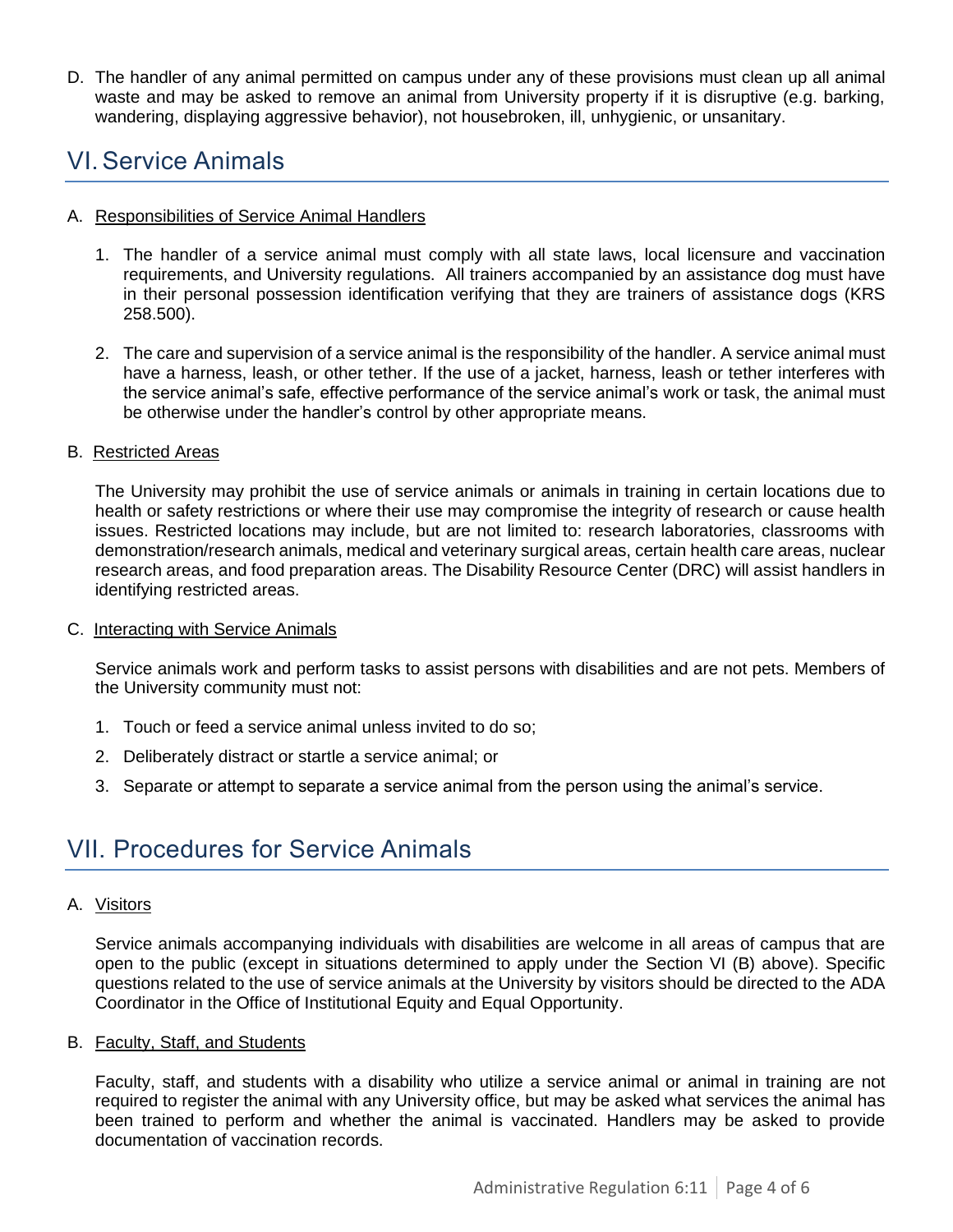Employees (faculty, staff, or student employees) who wish to train service animals must have prior approval of the appropriate unit administrator. If approved, the training must not conflict with hours of scheduled work at the University or job responsibilities.

# <span id="page-4-0"></span>VIII. Responsibilities of Support Animal Handlers

- A. A handler of a support animal must comply with all state laws, local licensure and vaccination requirements, and University regulations.
- B. Before bringing a support animal on campus, the student making the request must apply to the Disability Resource Center for permission to do so. The student must provide documentation from a licensed professional who has been treating the student, or from a caregiver, reliable third party, or government entity with actual knowledge of the person's disability. The letter must indicate a therapeutic need for the support animal. The University may independently verify the authenticity of any documentation offered in support of a request to bring a support animal on campus.
- C. The student may be required to provide proof that the service animal is vaccinated and housebroken.
- D. Because of the confines of University residential spaces, the student may not request an animal weighing in excess of 75 pounds as a support animal. The species of animals allowed as support animals will be determined by the Disability Resource Center
- E. Support animals must be confined to University residential spaces only. Support animals are not permitted in any University building or structure aside from University residential spaces. Support animals must be kept in their handler's rooms with the exception of time spent in outside areas for reasonable exercise.
- F. The care and supervision of a support animal is the responsibility of the handler. A support animal must be under the handler's care or control in the form of a harness, leash, or other tether if being taken outside.
- G. Any damage to University property that occurs as a result of the support animal's behavior will be the financial responsibility of the animal's handler. The University is not liable for any injuries to any employee, student, or visitor caused by the animal.
- H. Violations of this regulation regarding support animals will be addressed through corrective action under the *Code of Student Conduct*, *Human Resources Policies and Procedures*, or other applicable University regulations or policies. Visitors refusing to comply may be reported to the University Police Department. Possible corrective actions for individual students resulting from violations of the University student conduct process range from a warning to removal of animal from University property. Possible corrective actions for faculty and staff range from an oral warning to termination of employment. Any appeals related to the removal of animal should be submitted to the Office of Institutional Equity and Equal Opportunity within 7 business days of receiving the corrective action.

# <span id="page-4-1"></span>IX. Misrepresentations

Under KRS 383.085, misrepresentation related to support or service animals is a violation of Kentucky state law. Such an offense may include:

- 1. Misrepresenting a disability or disability related need for a service or support animal;
- 2. Making false statements to obtain documentation of the need for a service or support animal;
- 3. Creating a document that misrepresents an animal as a service or support animal;
- 4. Providing false documentation stating that an animal is a service or support animal; and
- 5. Fitting an animal which is not a service or support animal with a harness, collar, vest, or sign denoting that it is a service or support animal.